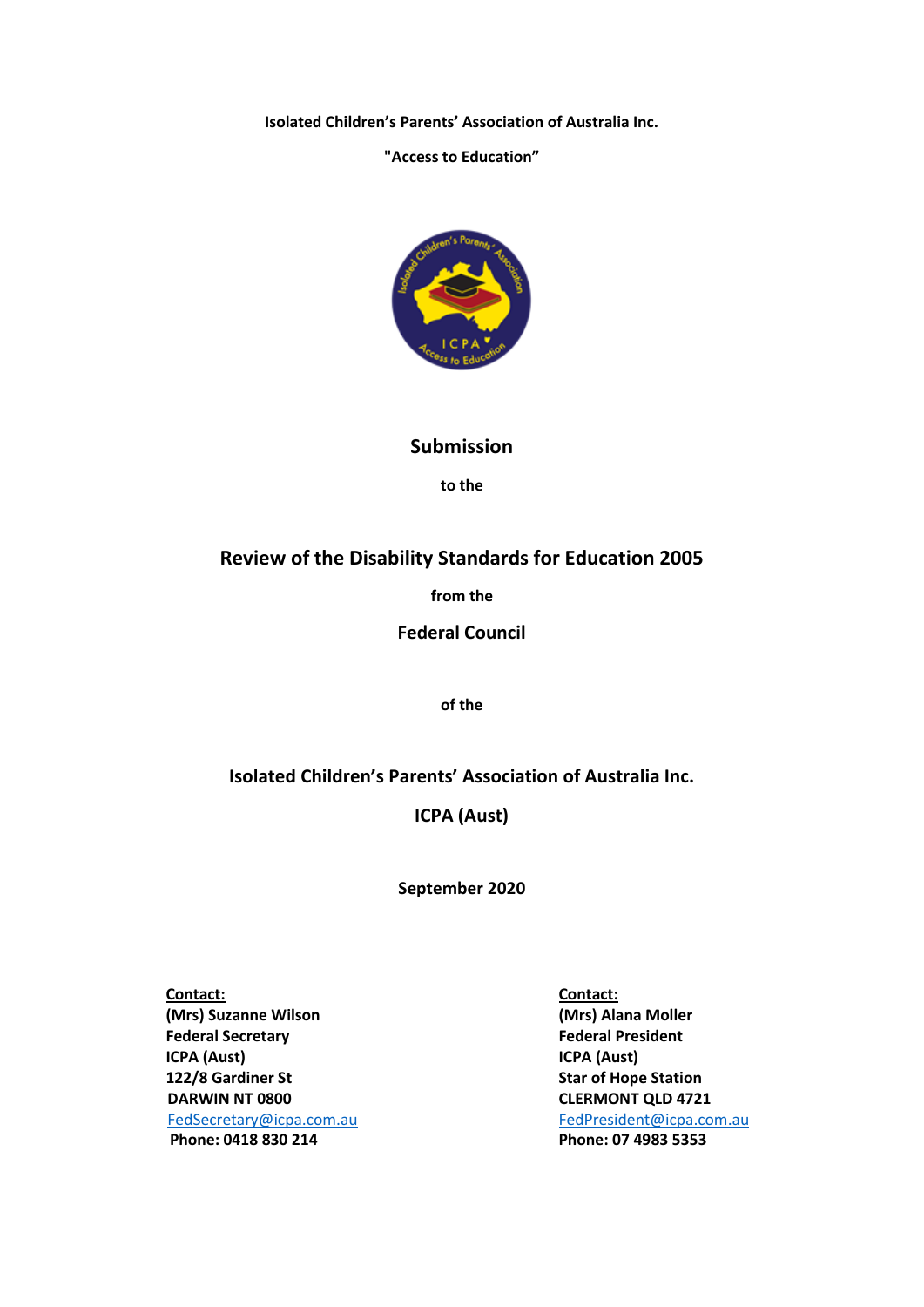The Isolated Children's Parents' Association of Australia, ICPA (Aust) welcomes the opportunity to participate in the *Review of the Disability Standards for Education 2005* and highlight the challenges that are unique to rural and remote students with disability, including from an early childhood perspective, to ensure the standards effectively support these children.

ICPA (Aust) is a voluntary, apolitical, national parent organisation, which advocates on behalf of our members for equity of access to an appropriate education for all geographically isolated children and students, from early childhood through to tertiary. The majority of member families of the Association reside in geographically isolated areas of Australia and all share a common goal of achieving equitable access to education for their children and the provision of services required to achieve this. Students whose family home is in rural and remote Australia, often live great distances from their nearest education institution and from services required to support the education of a student with disability.

All students with disability have a right to participate in education on the same basis as their peers through rigorous, meaningful, dignified, accessible and affordable learning programs and services, regardless of geographical location. In the rural and remote context, there are a variety of challenges which can impede students access and participation in education. This can be accentuated for students with disability where the availability of appropriate programs and staff to assist these students is often limited. The review of the Standards needs to consider the difficulties and disadvantages that students with disability still encounter due to geographical isolation. While the Standards outline the rights and obligations for students with disability, measures need to be taken to ensure these Standards can be implemented and complied with in geographically isolated settings.

Families in rural and remote areas deal with constant travel for health, schooling, work and socialising and this comes with a substantial cost burden. Affordability, accessibility, and provision of equitable essential services should be high on the government agenda to future proof geographically isolated students' education and health. Equity in diagnostic, travel and ongoing costs associated with learning difficulties and intervention programs requires urgent consideration.

Distance education and rural and remote schools must be afforded skilled teaching staff, teacher support and ongoing professional development in the early identification, implementation and teaching of specific learning needs education to meet the particular needs of a student with disability. A comprehensive understanding of disability by those who provide support and teaching would enable the delivery of learning programs tailored to the needs of students with disability and improve outcomes for these students.

Appendix one is a case study provided by a rural and remote family highlighting in real terms the impact which the tyranny of distance coupled with a lack of face-to-face and online services has on family wellbeing, finances along with health and educational outcomes.

This case study highlights the additional issues for rural and remote families of students with disability when accessing services away from home; vast distances to travel, the necessity for and impact of multiple face-to-face visits, disruption to the child's schooling, extensive costs of access to multidisciplinary services including fees, travel, and accommodation and family disruption including care of other children.

This type of inequity of access to healthcare is having a detrimental effect on the education of many children in rural areas and could be considered as discriminatory against those with specific health needs which affect their learning abilities.